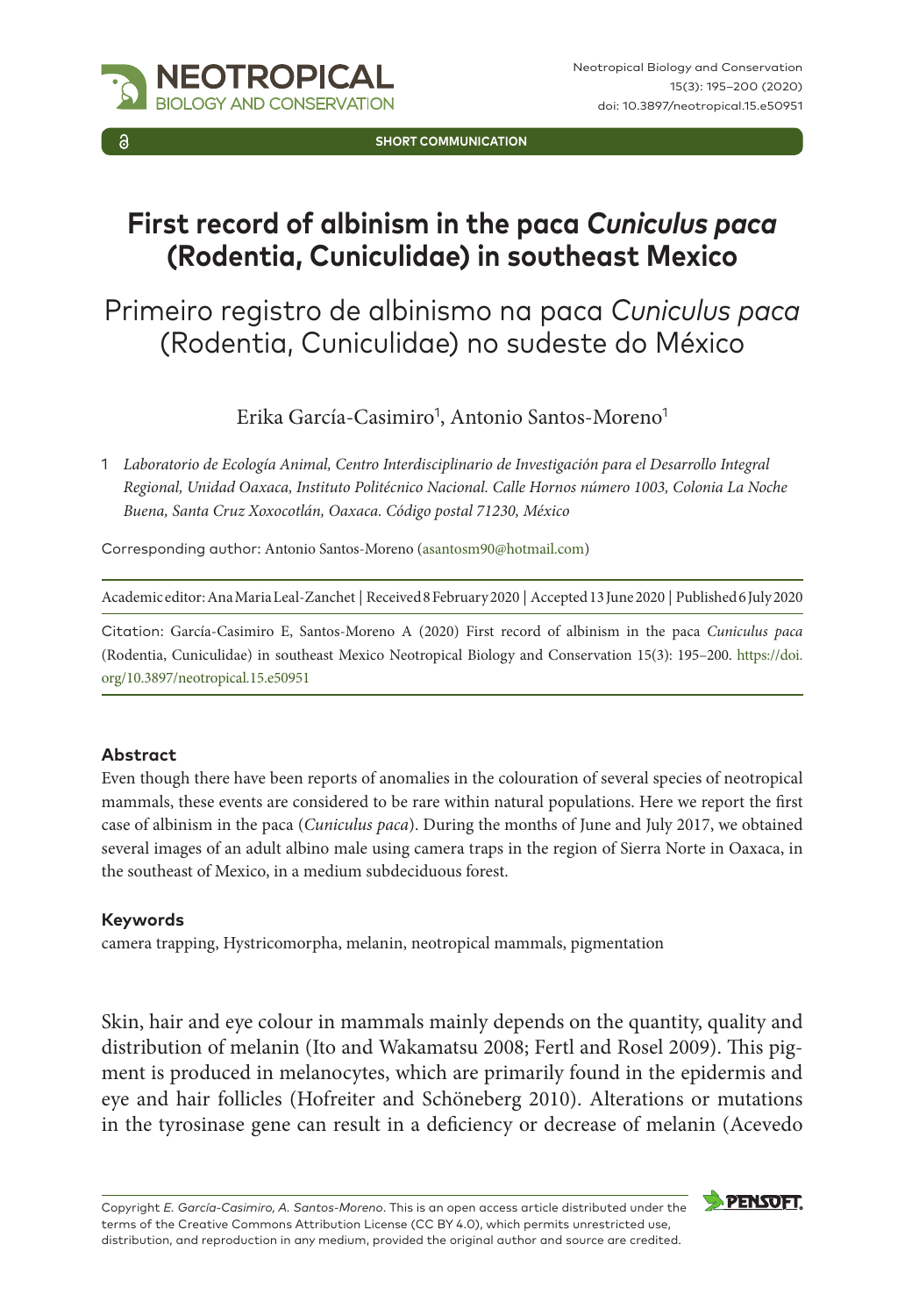and Aguayo 2008) and such conditions have been categorised as albinism (total absence of body, hair and eye colouration) (Acevedo and Aguayo 2008; Fertl and Rosel 2009), leucism (total or partial absence of pigmentation in the whole body except for the eyes and/or extremities which remain with dark or blue pigmentation) (Acevedo and Aguayo 2008; Fertl and Rosel 2009; Abreu et al. 2013) or piebaldism (loss of pigmentation in some parts of the body, but with normal eye colouration) (Fertl and Rosel 2009; Abreu et al. 2013).

Even though anomalies in colouration have been reported in many species of neotropical vertebrates, these events are considered to be rare (Abreu et al. 2013). Numerous cases of aberrations in colouration have been recorded in terrestrial mammals of small and medium size, such as primates (Espinal et al. 2016), ungulates (Veiga 1994; Puig et al. 2017), mustelids (Sobroza et al. 2016), procyonids (Silva-Caballero et al. 2014), marsupials (Abreu et al. 2013) and rodents (Oliveira 2009; Guevara et al. 2011; Brito and Valdivieso-Bermeo 2016).

In the case of rodents, of the 274 species that includes the suborder Hystricomorpha (Wilson et al. 2016), the presence of albinism has been documented only in five species of four families (Hystricidae, Erethizontidae, Caviidae and Octodontidae) (Romero et al. 2018), including a case of partial albinism in the agouti *Dasyprocta azarae* (Dasyproctidae) (Oliveira 2009). To date, there had not been any record of this abnormality in the paca (*Cuniculus paca*, Cuniculidae).

The paca is a caviomorph rodent with a neotropical distribution; it is solitary, territorial and nocturnal (Pérez 1992). It usually exhibits brown to dark brown colouration on both sides of its body from the neck to the ventral part, with three or four longitudinal stripes of light spots on the sides (Pérez 1992; Aranda 2000).

Even though Oliveira (2009) mentions albino pacas and agoutis, the reference cited by the author (Veiga 1994) only describes the case of an albino peccary. Therefore, the present work reports the first documented case of a paca with a completely white body during a demographic study of this species using camera trapping. The study was carried out from June 2016 to June 2018 in the region of Sierra Norte in Oaxaca, located in the southeast of Mexico, in the Municipality of Santiago Comaltepec, in the community of San Martin Soyolapam (17°33'50"N, 96°32'52"W, elevation 690 m; Fig. 1). The area exhibits a hot humid climate with rainfall in the summer and the mean annual temperature ranges from 10 °C to 26 °C (INEGI 2005). The dominant vegetation is medium subdeciduous forest with fragments used as agricultural zones, grasslands, open areas and human settlements.

The albino paca was an adult male, which was recorded during seven nights at the same camera-trapping site, where a Bushnell Trophy Cam<sup>TM</sup> camera with a passive infrared sensor was placed. The recordings occurred in the middle of the study (22 June, from 21 to 24 July and 27 and 28 July 2017). Although the cameras remained permanently active for another year after its sighting, this individual was not observed again. All records occurred between 21:55 and 05:02 hours, with temperatures ranging from 15 to 21 °C. Five of the seven records occurred during the new moon and the other two at the start of the first quarter moon. An adult male with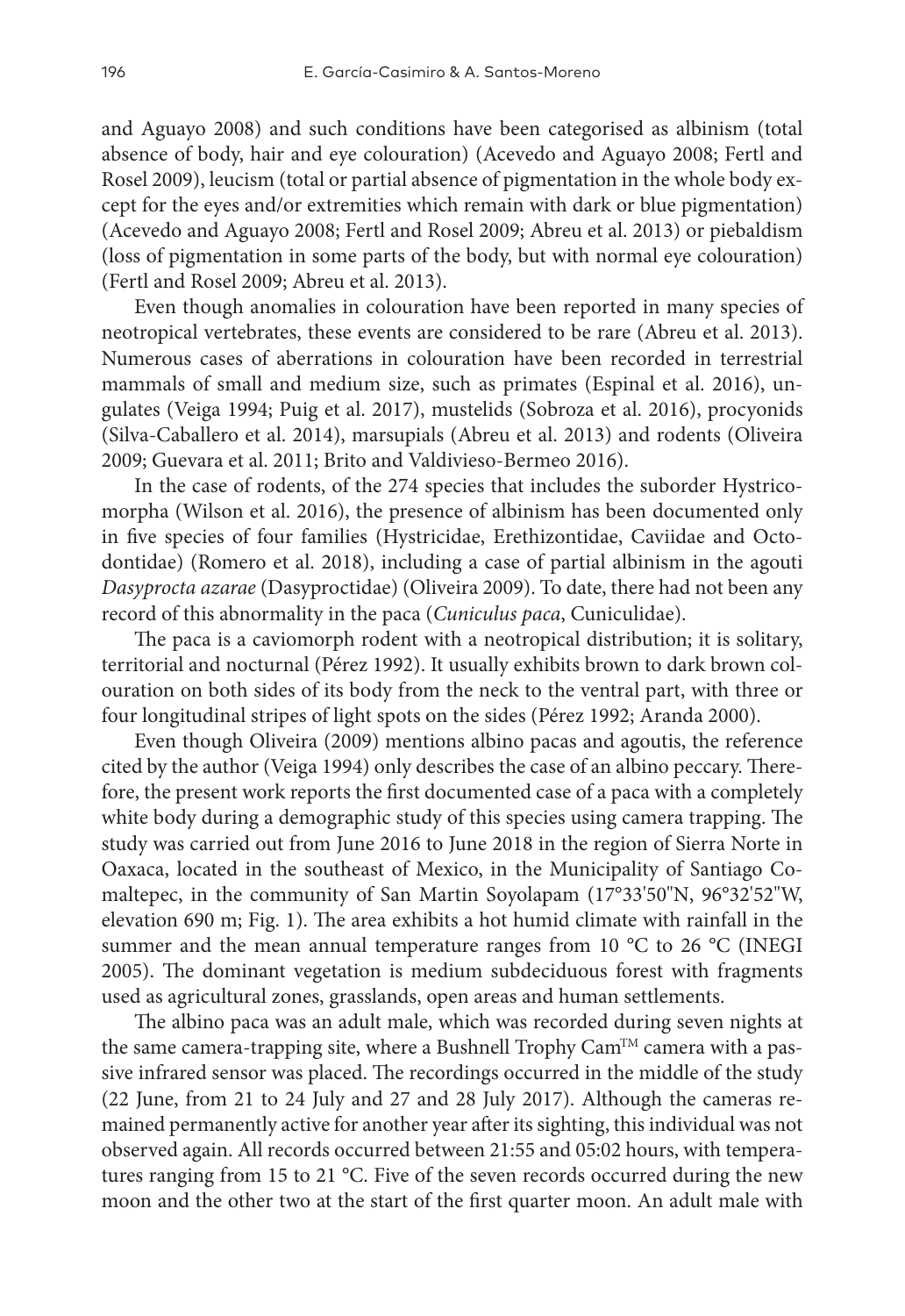

**Figure 1.** Location of record of albino paca (*Cuniculus paca*) at San Martin Soyolapam, Municipality of Santiago Comaltepec, in the Sierra Norte of Oaxaca, Mexico.

a completely white body can be observed in the photographs; however, the colour of its eyes could not be determined because the images were taken during the night and the eyes reflected the light from the camera trap (Fig. 2A–F). During the same period at the same site, we also recorded squirrels (*Sciurus* sp.), the white-nosed coati (*Nasua narica*), the collared peccary (*Pecari tajacu*), the tayra (*Eira barbara*), the Mexican agouti (*Dasyprocta mexicana*) and birds of large size, such as the great curassow (*Crax rubra*) and the West Mexican chachalaca (*Ortalis poliocephala*).

Animals that present conspicuous colouration, such as albinism, in natural conditions tend to have lower survival rates than individuals with normal colouration, since they are more susceptible to predators or less successful at capturing prey (Miller 2005; Silva-Caballero et al. 2014; Espinal et al. 2016). A reduction in pigmentation in prey species like the paca is considered to be a disadvantage because this condition increases the probability of detection by potential predators (Nedyalkov et al. 2014; Sobroza et al. 2016). Even though chromatic disorders are associated with pathologies, such as sensory or nerve defects, anaemia, low fertility, a higher susceptibility to disease and poor vision (Acevedo and Aguayo 2008), which result in lower survival rates, adult individuals with different colour aberrations have been recorded (Espinal et al. 2016), as in the case of the present study.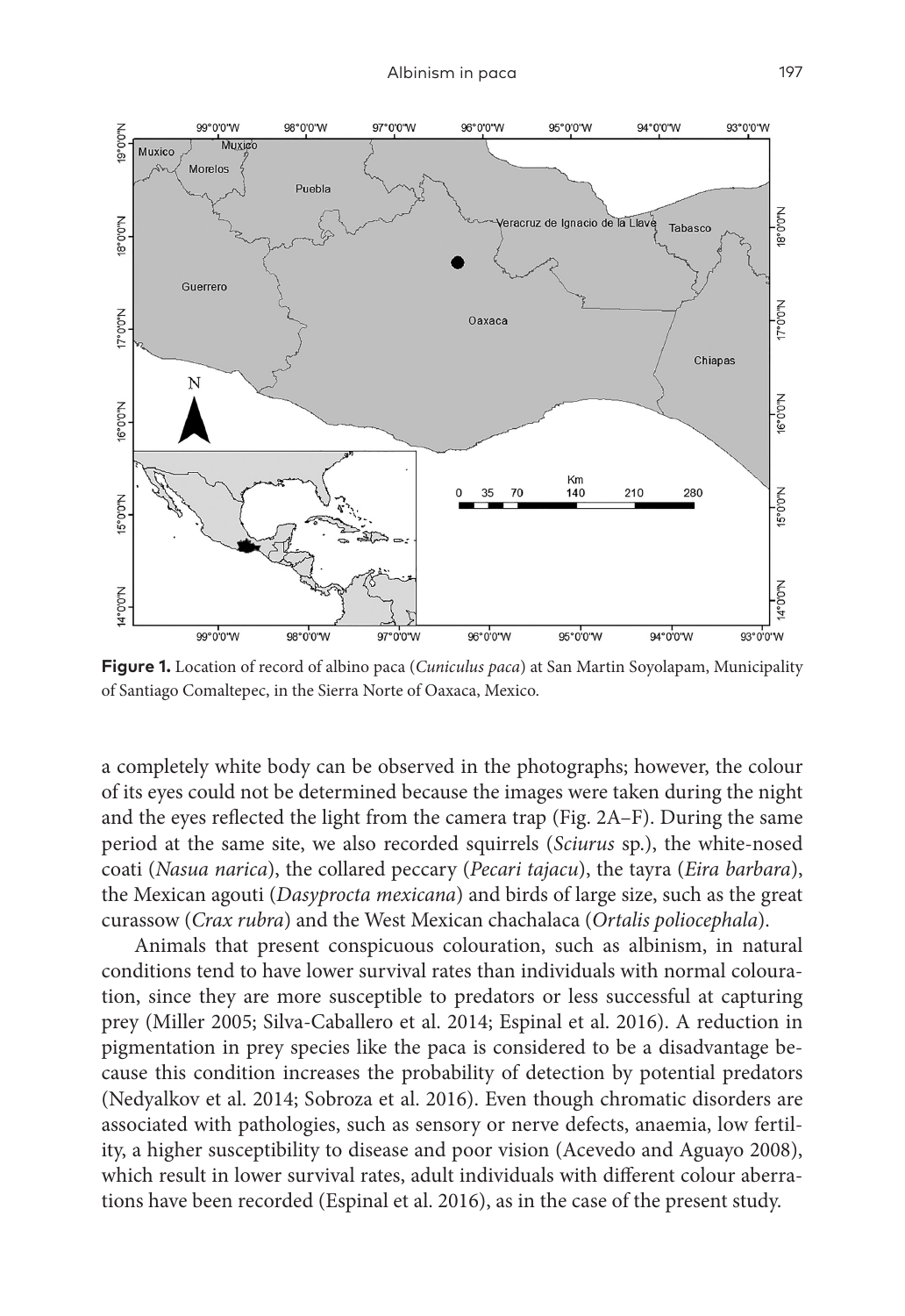

**Figure 2.** Photographs of a paca (*Cuniculus paca*) with normal colouration (**A**) and an albino individual in a medium subdeciduous forest in the Sierra Norte of Oaxaca, Mexico (**B–F**).

## **Acknowledgements**

We Thanks to the Instituto Politécnico Nacional de México for financial support (grants SIP-20171154 and SIP-20180613 to the second author) and to the Consejo Nacional de Ciencia y Tecnología de México who awarded a scholarship to the first author.

## **References**

Abreu MSL, Machado R, Barbieri F, Freitas NS, Oliveira LR (2013) Anomalous colour in Neotropical mammals: A review with new records for *Didelphis* sp. (Didelphidae, Didelphimorphia) and *Arctocephalus australis* (Otariidae, Carnivora). Brazilian Journal of Biology 73(1): 185–194. <https://doi.org/10.1590/S1519-69842013000100020>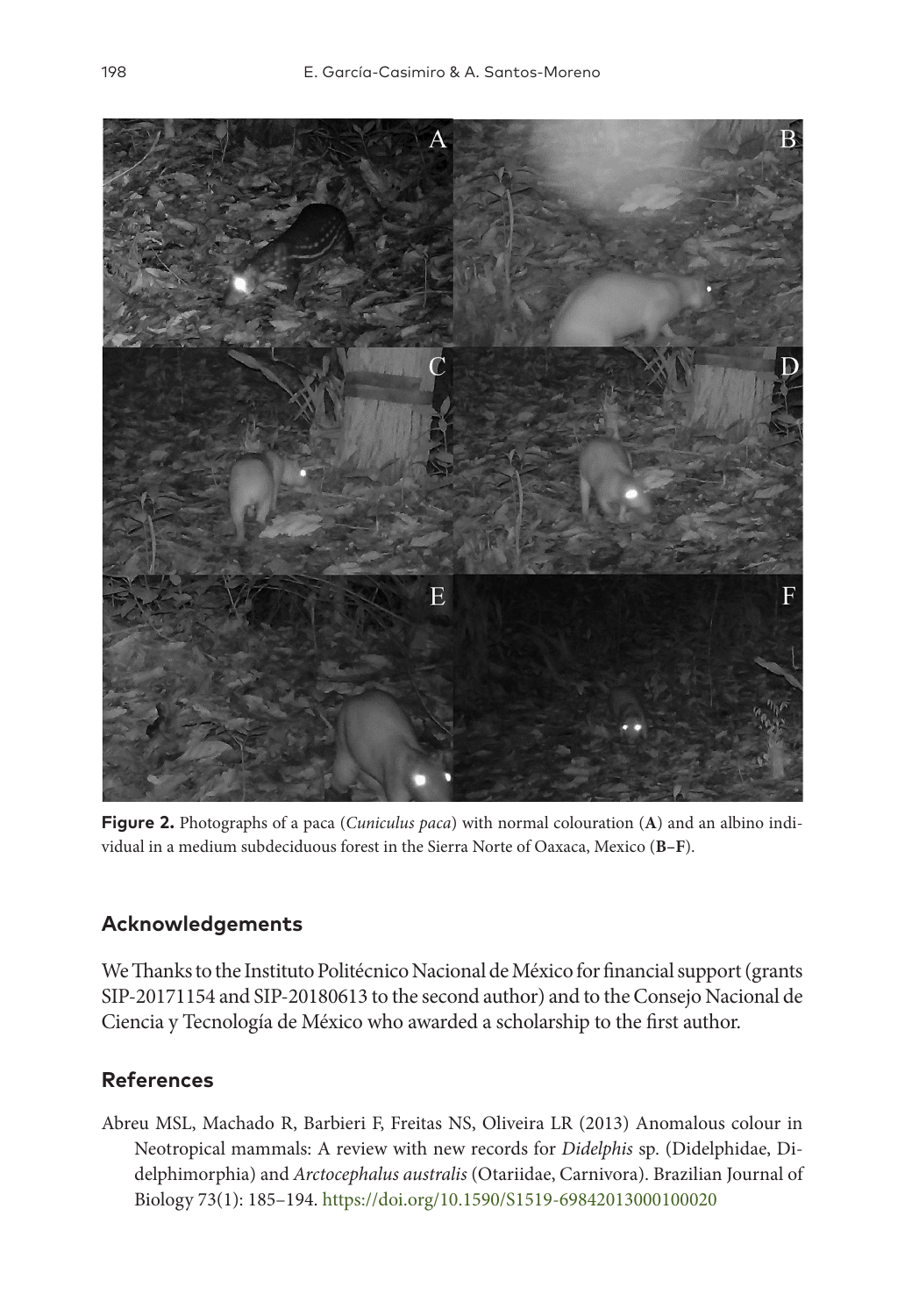- Acevedo J, Aguayo M (2008) Leucistic South American sea lion in Chile, with a review of anomalously color in otariids. Revista de Biología Marina y Oceanografía 43(2): 413– 417.<https://doi.org/10.4067/S0718-19572008000200017>
- Aranda M (2000) Huellas y otros rastros de los mamíferos grandes y medianos de México. Instituto de Ecología, A. C. y Comisión Nacional para el conocimiento y Uso de la Biodiversidad. Distrito Federal, México, 212 pp.
- Brito J, Valdivieso-Bermeo K (2016) First records of leucism in eight species of small mammals (Mammalia: Rodentia). Therya 7(3): 483–489. [https://doi.org/10.12933/th](https://doi.org/10.12933/therya-16-408)[erya-16-408](https://doi.org/10.12933/therya-16-408)
- Espinal M, Mora JM, Ruedas LA, López LI, Marineros L (2016) A case of albinism in the Central American spider monkey, *Ateles geoffroyi*, in Honduras. Mastozoología Neotropical 23: 63–69. <http://www.redalyc.org/articulo.oa?id=45746645007>
- Fertl D, Rosel P (2009) Albinism. In: Perrin WF, Würsig B, Thewissen JGM (Eds) Encyclopedia of Marine Mammals. Academic Press. San Diego, USA, 24–26. [https://doi.](https://doi.org/10.1016/B978-0-12-373553-9.00006-7) [org/10.1016/B978-0-12-373553-9.00006-7](https://doi.org/10.1016/B978-0-12-373553-9.00006-7)
- Guevara L, Ramírez-Chaves HE, Cervantes FA (2011) Leucismo en la musaraña de orejas cortas *Cryptotis mexicana* (Mammalia: Soricomorpha), endémica de México. Revista Mexicana de Biodiversidad 82(2): 731–733. [https://doi.org/10.22201/](https://doi.org/10.22201/ib.20078706e.2011.2.1194) [ib.20078706e.2011.2.1194](https://doi.org/10.22201/ib.20078706e.2011.2.1194)
- Hofreiter M, Schöneberg T (2010) The genetic and evolutionary basis of colour variation in vertebrates. Cellular and Molecular Life Sciences 67(15): 2591–2603. [https://doi.](https://doi.org/10.1007/s00018-010-0333-7) [org/10.1007/s00018-010-0333-7](https://doi.org/10.1007/s00018-010-0333-7)
- INEGI (2005) Prontuario de información geográfica municipal de los Estados Unidos Mexicanos, Santiago Comaltepec, Oaxaca. Clave Geoestadística 20458.
- Ito S, Wakamatsu K (2008) Chemistry of mixed melanogenesis Pivotal roles of dopaquinone. Photochemistry and Photobiology 84(3): 582–592. [https://doi.org/10.1111/](https://doi.org/10.1111/j.1751-1097.2007.00238.x) [j.1751-1097.2007.00238.x](https://doi.org/10.1111/j.1751-1097.2007.00238.x)
- Miller JD (2005) All about albinism. Missouri Conservationist Magazine 66: 4–7.
- Nedyalkov N, Koshev Y, Raykov I, Bardarov G (2014) Color variation of small mammals's (Mammalia: Rodentia and Insectivora) coats from Bulgaria. North-Western Journal of Zoology 10: 314–317. <http://biozoojournals.ro/nwjz/index.html>
- Oliveira SV (2009) Albinismo parcial em cutia *Dasyprocta azarae* (Lichtenstein, 1823) (Rodentia, Dasyproctidae), no sul do Brasil. Biotemas 22(4): 243–246. [https://doi.](https://doi.org/10.5007/2175-7925.2009v22n4p243) [org/10.5007/2175-7925.2009v22n4p243](https://doi.org/10.5007/2175-7925.2009v22n4p243)
- Pérez EM (1992) Agouti paca. Mammalian Species 404: 1–7.<https://doi.org/10.2307/3504102>
- Puig S, Videla F, Rosi MI, Seitz VP, Moreni J, Pérez M, Martín S (2017) Primeros registros de guanacos albinos en las montañas de la precordillera andina austral (Mendoza, Argentina). Multequina (Mendoza) 26: 77–86. [http://www.redalyc.org/articulo.](http://www.redalyc.org/articulo.oa?id=42854899006) [oa?id=42854899006](http://www.redalyc.org/articulo.oa?id=42854899006)
- Romero V, Racines-Márquez CE, Brito J (2018) A short review and worldwide list of wild albino rodents with the first report of albinism in *Coendou rufescens* (Rodentia: Erethizontidae). Mammalia 82(5): 509–515. [https://doi.org/10.1515/mamma](https://doi.org/10.1515/mammalia-2017-0111)[lia-2017-0111](https://doi.org/10.1515/mammalia-2017-0111)